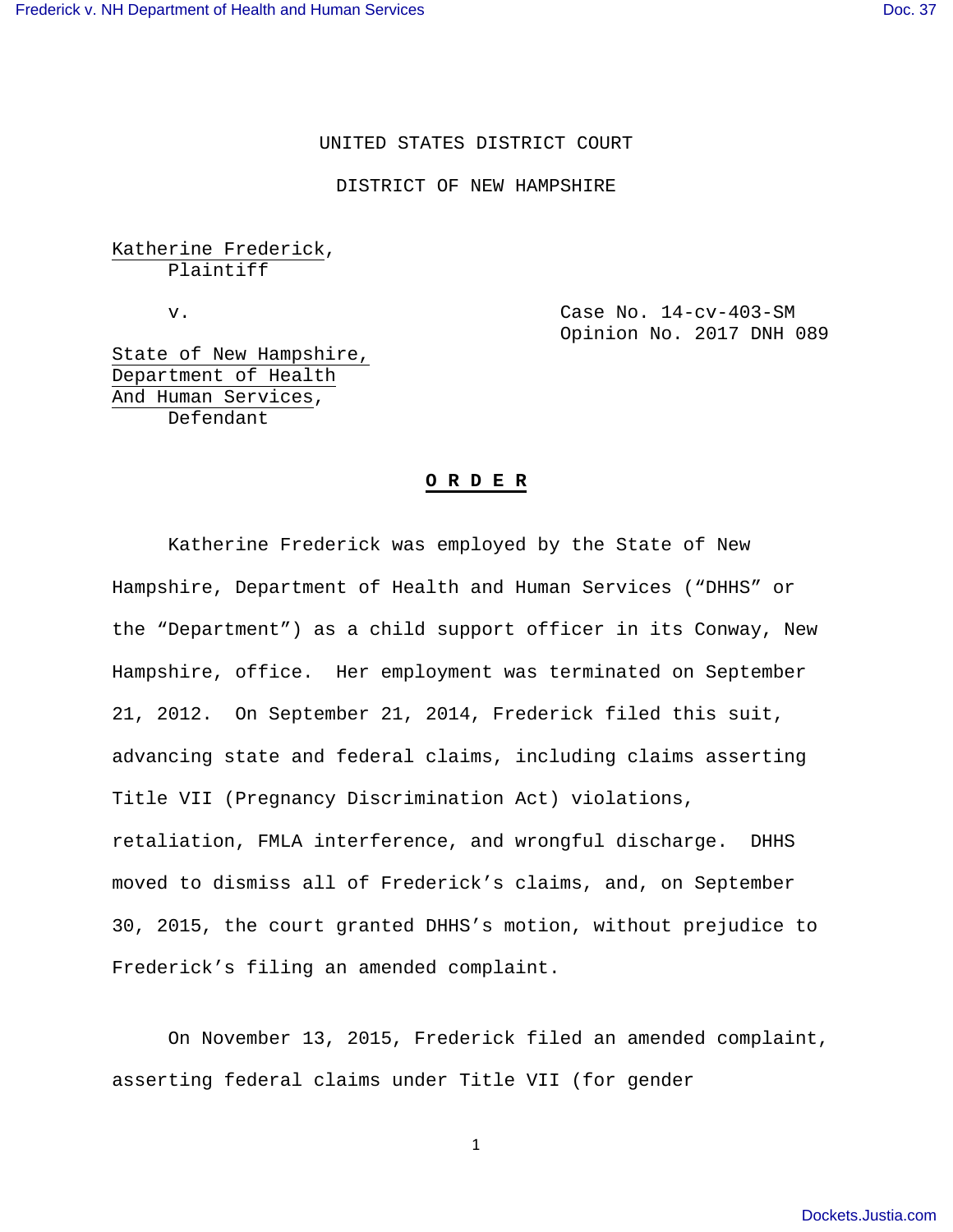discrimination) and the Americans with Disabilities Act ("ADA"), as well as a claim for wrongful discharge under state law. DHHS again moved to dismiss. On August 16, 2016, the court granted DHHS's motion in part, dismissing Frederick's Title VII claim, but denied the motion with respect to Frederick's ADA and wrongful discharge claims.

On September 13, 2016, DHHS timely filed its answer, raising as an affirmative defense "all applicable immunities." Document No. 28. Shortly thereafter, on October 26, 2016, DHHS filed a motion for judgment on the pleadings, asserting its immunity from suit under the Eleventh Amendment. Frederick objects.

### **Standard of Review**

 Federal Rule of Civil Procedure 12(c) provides that, "[a]fter the pleadings are closed but within such time as not to delay the trial, any party may move for judgment on the pleadings." "The standard of review of a motion for judgment on the pleadings under Federal Rule of Civil Procedure 12(c) is the same as that for a motion to dismiss under Rule 12(b)(6)." Marrero-Gutierrez v. Molina, 491 F.3d 1, 5 (1st Cir. 2007) (citations omitted). Accordingly, "[t]he court accepts the plaintiff's well-pleaded facts as true and draws all reasonable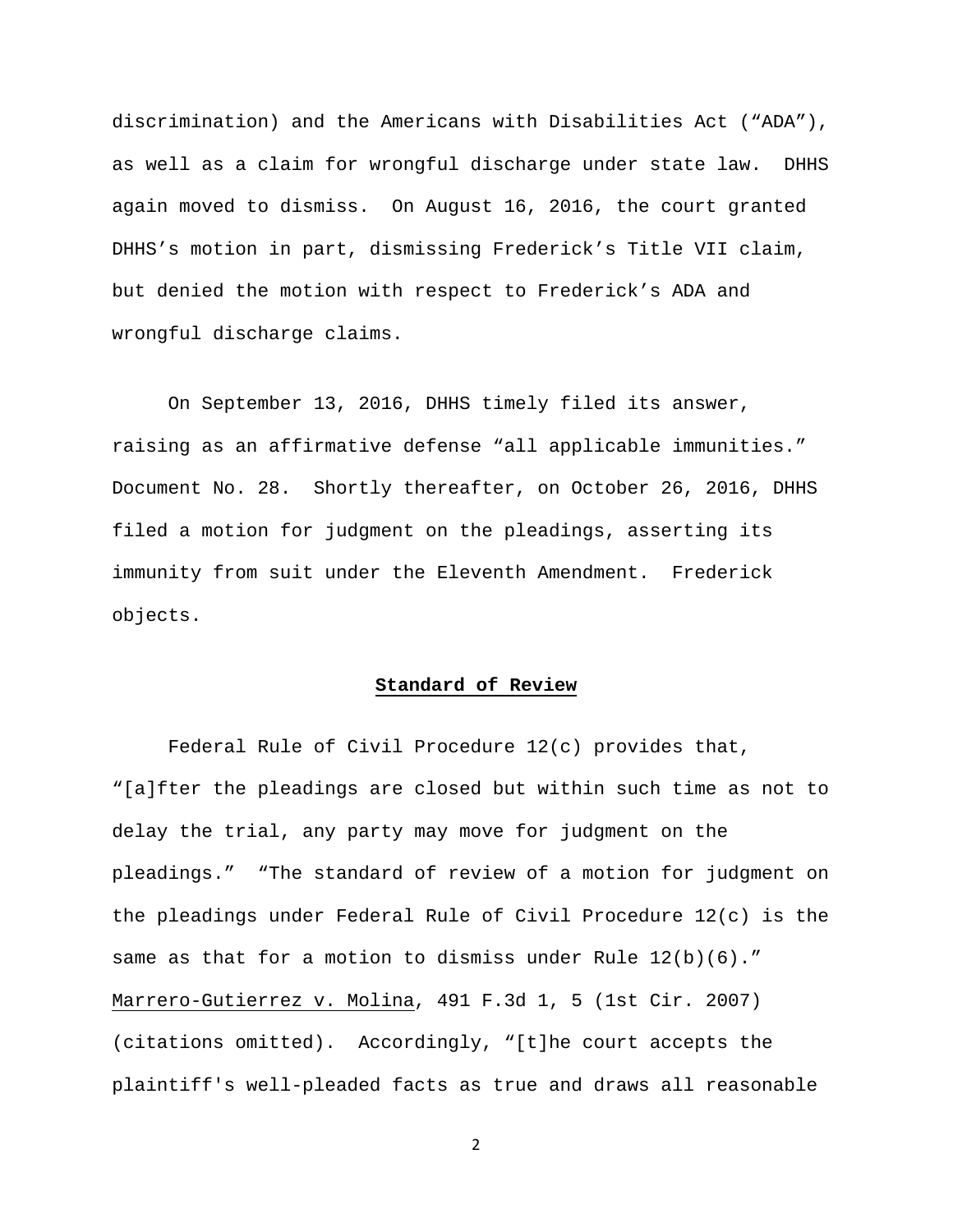inferences in the plaintiff's favor." Holder v. Town of Newton, No. 09-CV-341-JD, 2010 WL 3211068, at \*1 (D.N.H. Aug. 11, 2010) (citing Citibank Global Mkts., Inc. v. Santana, 573 F.3d 17, 23 (1st Cir. 2009)). Judgment on the pleadings should be entered "only if the uncontested and properly considered facts conclusively establish the movant's entitlement to a favorable judgment." Aponte-Torres v. Univ. of P.R., 445 F.3d 50, 54 (1st Cir. 2006).

# **Discussion**

In support of its motion, DHHS notes that the State has not consented to be sued in federal court with regard to claims under Title I of the ADA or for wrongful termination, nor has Congress validly abrogated the Eleventh Amendment with regard to the ADA. Therefore, DHHS says, it is immune from this suit.

Frederick does not dispute DHHS's contention that the State is entitled to Eleventh Amendment immunity with respect to her ADA and wrongful termination claims. Instead, she argues that the State waived its Eleventh Amendment immunity by voluntarily litigating the case on the merits. Frederick points out that the case has been pending for over two years, during which time the court has ruled on two motions to dismiss filed by DHHS. That course of conduct, says Frederick, establishes the State's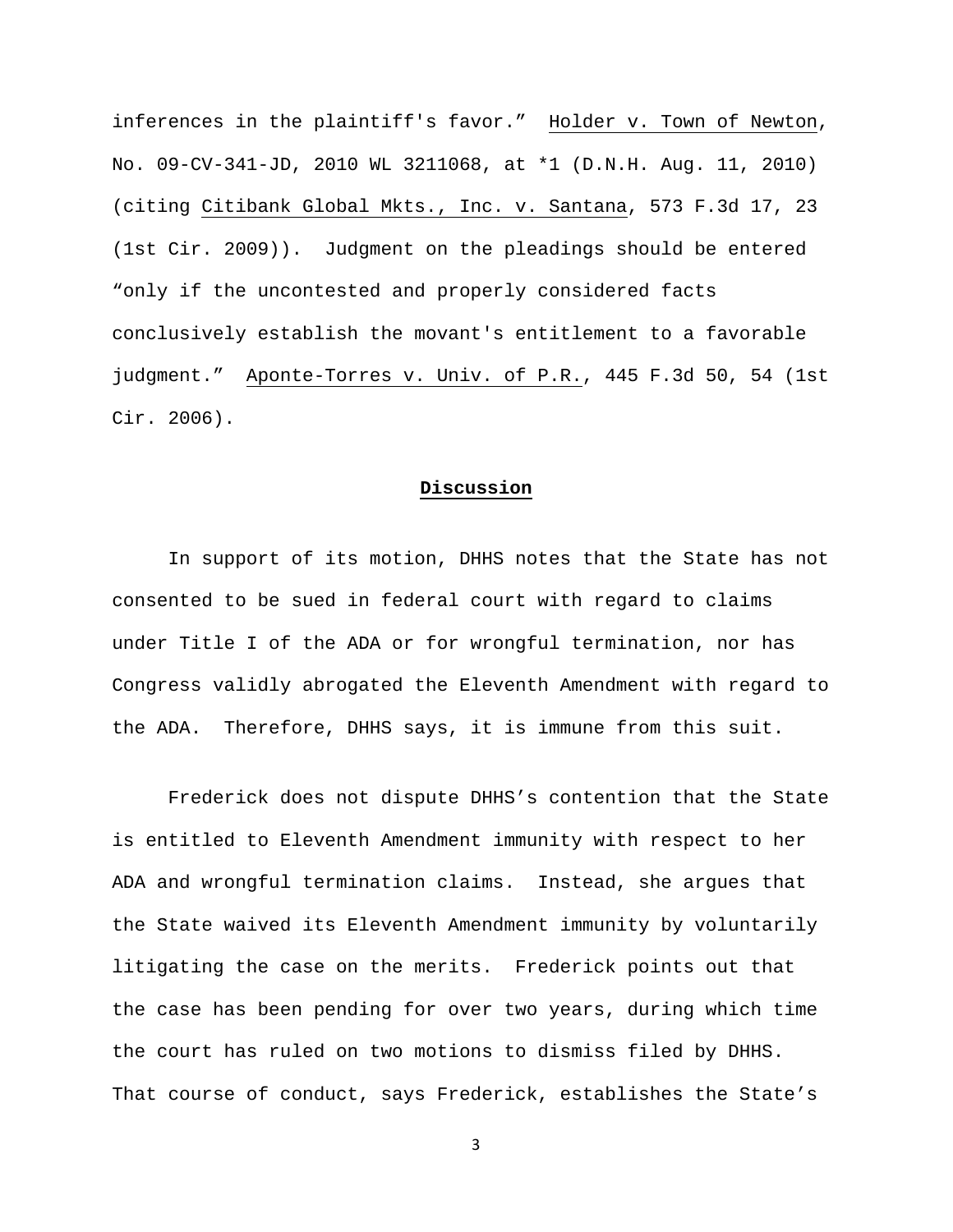intent to waive its immunity and litigate the case on the merits. Frederick argues that DHHS "kept its immunity chip in its back pocket" until the court declined to dismiss two of her claims in its order on DHHS's second motion to dismiss. Only then, Frederick says, did DHHS invoke its "immunity chip" to "get a do-over" in state court. Pl.'s Br. at 5. Therefore, she argues, DHHS should not be permitted to invoke the Eleventh Amendment because inconsistency and unfairness will result.

"The Eleventh Amendment provides that the 'Judicial power of the United States shall not be construed to extend to any suit . . . commenced or prosecuted against one of the States" by citizens of another State, U.S. Const., Amdt. 11, and (as interpreted) by its own citizens.'" Lapides v. Bd. of Regents, 535 U.S. 613, 618 (2002) (quoting Hans v. Louisiana, 134 U.S. 1, 10 (1890)). "As a general matter, 'states are immune under the Eleventh Amendment from private suit in the federal courts.'" Wojcik v. Mass. State Lottery Comm., 300 F.3d 92, 99 (1st Cir. 2002) (quoting Greenless v. Almond, 277 F.3d 601, 606 (1st Cir. 2002)).

 However, "[a] State remains free to waive its Eleventh Amendment immunity from suit in a federal court." Lapides, 535 U.S. at 618. A state can waive its Eleventh Amendment immunity to suit in three ways: (1) by "clear declaration that it intends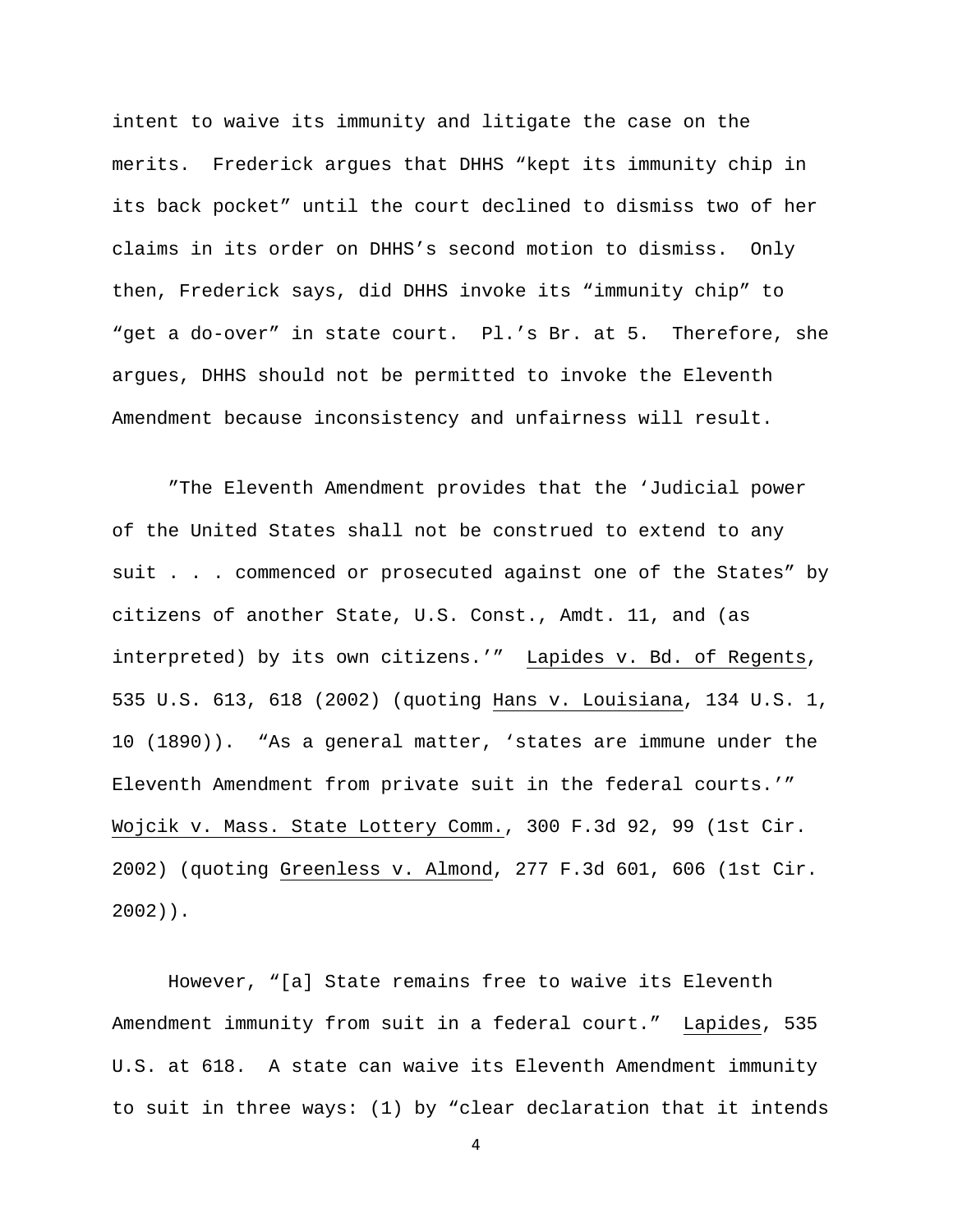to submit itself to the jurisdiction of a federal court;" (2) "by consent to or participation in a federal program for which waiver of immunity is an express condition;" or (3) "by affirmative conduct in litigation." Taylor v. U.S. Dept. of Labor, 440 F.3d 1, 5 (1st Cir. 2005) (quotations omitted).<sup>1</sup> But, "[b]ecause the sovereign's decision to waive such immunity to suit must be 'altogether voluntary,' the 'test for determining whether a State has waived its immunity from federal-court jurisdiction is a stringent one.'" Maysonet-Robles v. Cabrero, 323 F.3d 43, 50 (1st Cir. 2003) (quoting College Savs. Bank v. Fla. Prepaid Postsecondary Educ. Expense Bd., 527 U.S. 666, 675 (1999) (further quotations omitted)).

Frederick argues that the state has waived its Eleventh Amendment immunity through affirmative conduct in this litigation. "As a general proposition, waiver by litigation conduct requires a showing that a state has voluntarily invoked the jurisdiction of the federal courts." Bergemann v. Rhode Island Dep't of Envtl. Mgmt., 665 F.3d 336, 340 (1st Cir. 2011)

<sup>1</sup> Congress may also abrogate a State's sovereign immunity through legislation. See Consejo de Salud de la Comunidad de la Playa de Ponce, Inc. v. Gonzalez-Feliciano, 695 F.3d 83, 103 (1st Cir. 2012). However, in Bd. of Trustees of Univ. of Ala. v. Garrett, 531 U.S. 356, 360 (2001), the Supreme Court held that Congress did not effectively abrogate the states' immunity with respect to Title I of the ADA, and therefore suits in federal court by state employees to recover money damages are barred by the Eleventh Amendment.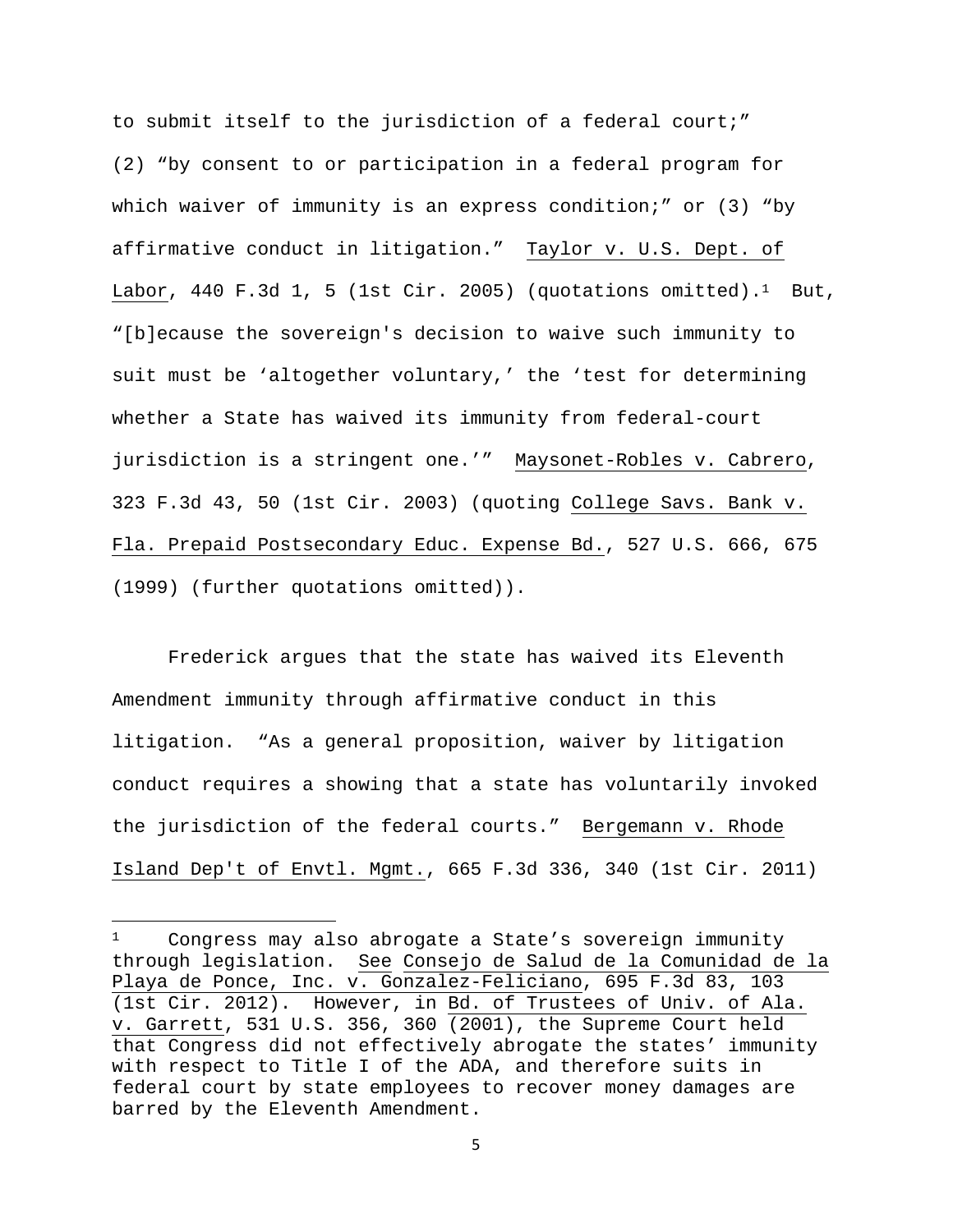(internal quotation marks, citation and alteration omitted). "If litigation conduct is to constitute a waiver of immunity, that conduct must be 'unambiguous' and 'must evince a clear choice to submit [the state's] rights for adjudication by the federal courts.'" Ramos-Pinero v. Puerto Rico, 453 F.3d 48, 52 (1st Cir. 2006) (quoting Maysonet-Robles, 323 F.3d at 52). In Lapides, 535 U.S. 613, for example, the Supreme Court determined that a state waived its Eleventh Amendment immunity by voluntarily invoking federal jurisdiction by removing a case to the federal courts. The Court explained that, when determining whether a state has indicated intent to waive immunity, the focus is on "the litigation act the State takes that creates the waiver." Lapides, 535 U.S. at 620.

Frederick fails to identify any particular act taken by DHHS that unambiguously suggests an intent to waive its Constitutional immunity. To the extent that she is arguing that DHHS indicated that intent by filing motions to dismiss, her argument is ineffective. See, e.g., Inacom Corp. v. Comm. of Mass., 2 F. Supp. 2d 150, 154–55 (D. Mass. 1998) ("Although the Commonwealth has done more than merely appear, most of its actions, including opposing a preliminary injunction on the merits and opposing discovery, were responses to initiatives by the plaintiff. The Commonwealth's other actions (moving for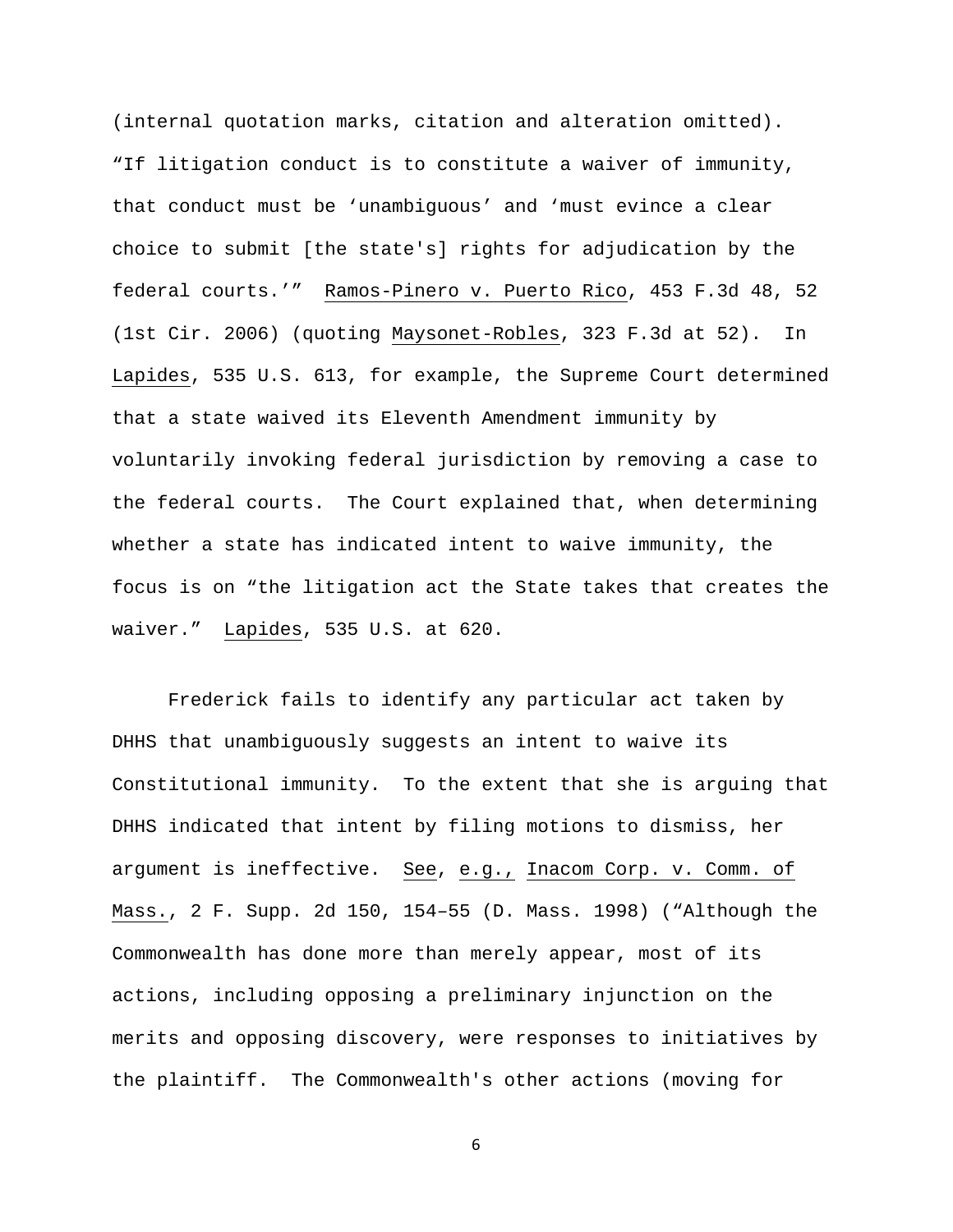additional time to answer, filing an answer, reserving the right to assert counterclaims, preparing for trial, and filing two motions to dismiss, one of which was based on the Eleventh Amendment bar) do not support a determination of waiver of or preclusion to assert Eleventh Amendment immunity."). See also Diaz v. Dep't of Educ., 823 F. Supp. 2d 68, 73 (D.P.R. 2011) ("the Court understands that the type of affirmative action that constitutes Eleventh Amendment immunity waiver is absent in this case. Even if, as Plaintiff argues, the DOE's behavior were to be considered as showing an unjustified and inexcusable lack of diligence, the Court cannot simply punish it by ignoring the Eleventh Amendment.). As our court of appeals has noted:

The Supreme Court's cases are as clear as they are consistent in holding that a State only waives its immunity under the Eleventh Amendment when it voluntarily entreats a federal court to adjudicate its rights. That a State is haled into federal court as a defendant against its will and then defends itself once therein will not do. See Fla. Dept. of State v. Treasure Salvors, Inc., 458 U.S. 670, 683 n.18 (1982) ("The fact that the State appeared and offered defenses on the merits does not foreclose consideration of the Eleventh Amendment issue....").

Consejo de Salud de la Comunidad de la Playa de Ponce, Inc. v. Gonzalez-Feliciano, 695 F.3d 83, 104 (1st Cir. 2012) (additional citations and parentheticals omitted).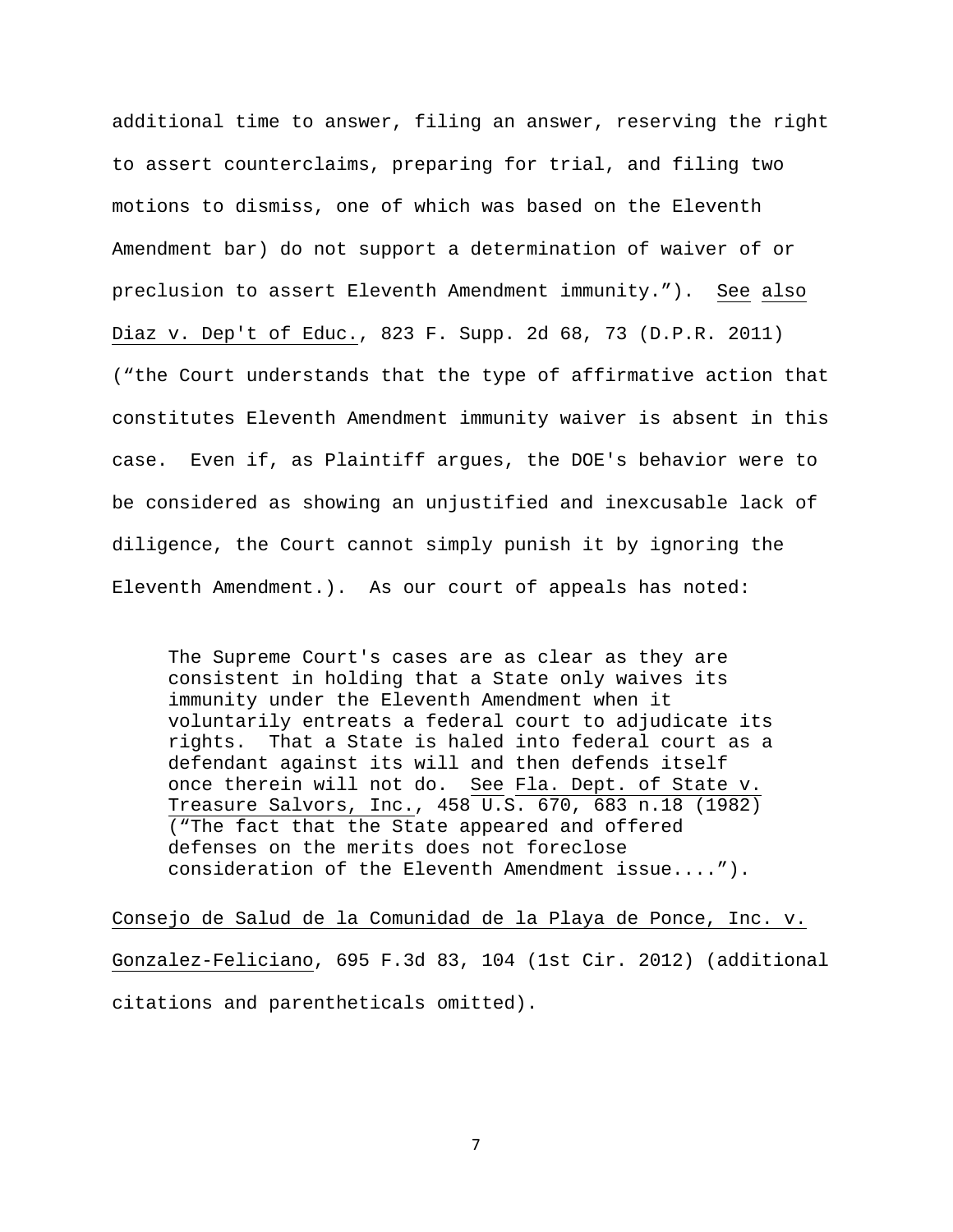Here, the choice to litigate in federal court was Frederick's, not the State's. DHHS has appeared only to defend the action. DHHS has not asserted a counterclaim, filed a third-party action or taken any other affirmative conduct that would suggest it was "submit[ting] its rights for adjudication in the federal courts." New Hampshire v. Ramsey, 366 F.3d 1, 16 (1st Cir. 2004); see Paul N. Howard Co. v. Puerto Rico Aqueduct Sewer Auth., 744 F.2d 880, 886 (1st Cir. 1984) ("where [defendant] not only appeared but filed a counterclaim and a third-party complaint, we have little trouble concluding that [it] voluntarily submitted to the jurisdiction of the federal court, thereby waiving any Eleventh Amendment immunity it might or might not have enjoyed."); see also Candela Corp. v. Regents of Univ. of California, 976 F. Supp. 90, 92–93 (D. Mass. 1997) ("By removing the action, answering the complaint, counterclaiming, and opposing a motion to remand on immunity grounds, the [state] has clearly and unequivocally waived its Eleventh Amendment immunity to suit in the present case."). DHHS timely raised its immunity defense in its answer, and in its motion for judgment on the pleadings. Accordingly, the court cannot conclude that DHHS's conduct amounts to its having voluntarily invoked the jurisdiction of the court.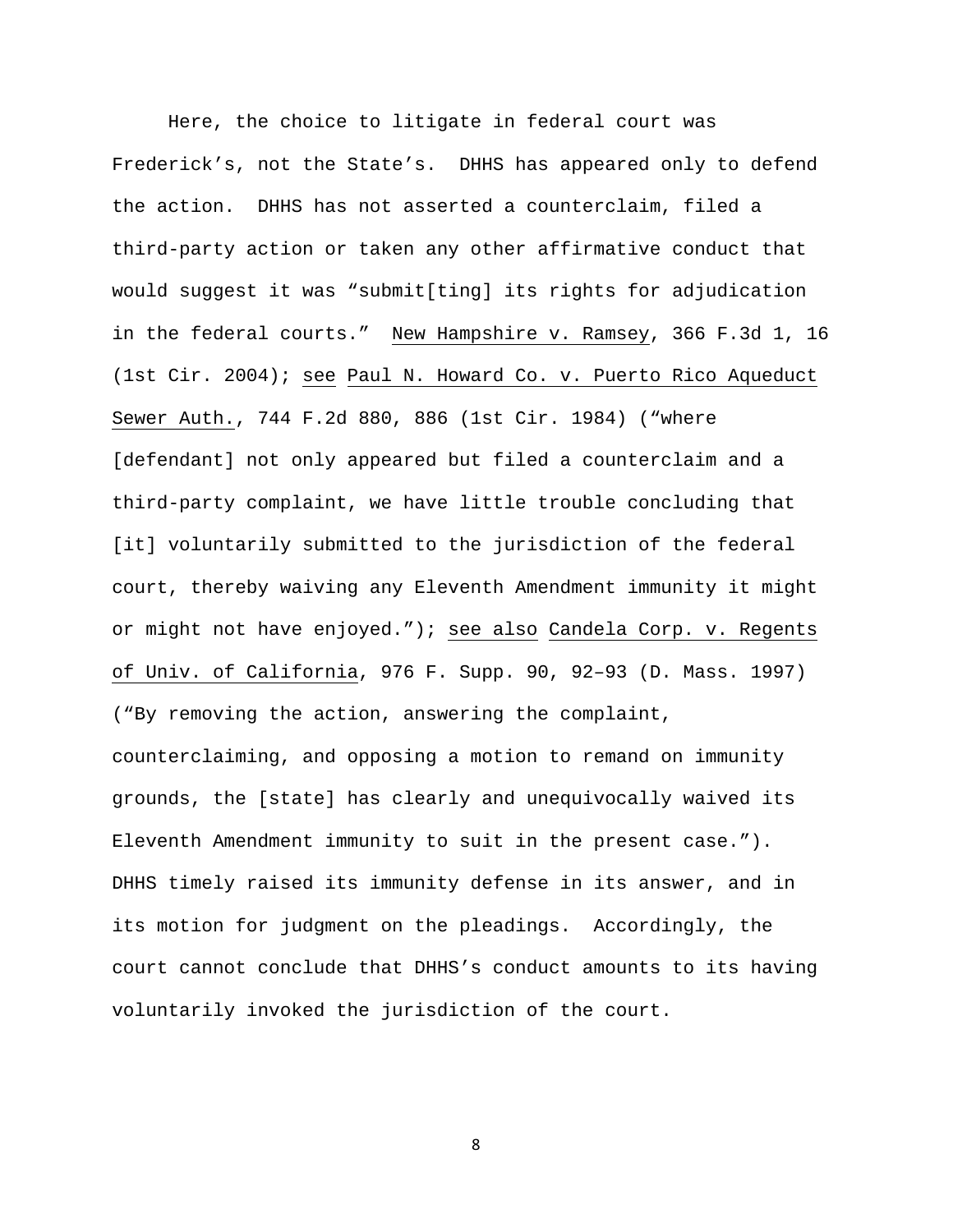Finally, in support of her argument that it would be unfair to allow DHHS to invoke its Eleventh Amendment immunity, Frederick characterizes the proceedings in this action thus far as "extensive litigation on the merits." Pl.'s Reply Br. at 2. But, that characterization probably overstates the situation. While Frederick's case has been pending for over two years, litigation activity has concerned motions to dismiss. DHHS raised the immunity defense in its answer, and promptly filed a motion for judgment on the pleadings on that basis. The parties have not yet progressed to discovery. Given the suit's status, the out-of-circuit cases upon which Frederick relies in her briefing are distinguishable and unpersuasive. See Hill v. Blind Indus. & Servs., 179 F.3d 754, 758 (9th Cir. 1999) (finding waiver when defendants asserted Eleventh Amendment immunity on the first day of trial); Arizona v. Bliemeister (In re Bliemeister), 296 F.3d 858, 861 (9th Cir. 2002) (finding waiver when state asserted Eleventh Amendment immunity after failing to raise it in its answer, motion for summary judgment, or at oral argument on the merits before the court where that court announced its preliminary leanings).